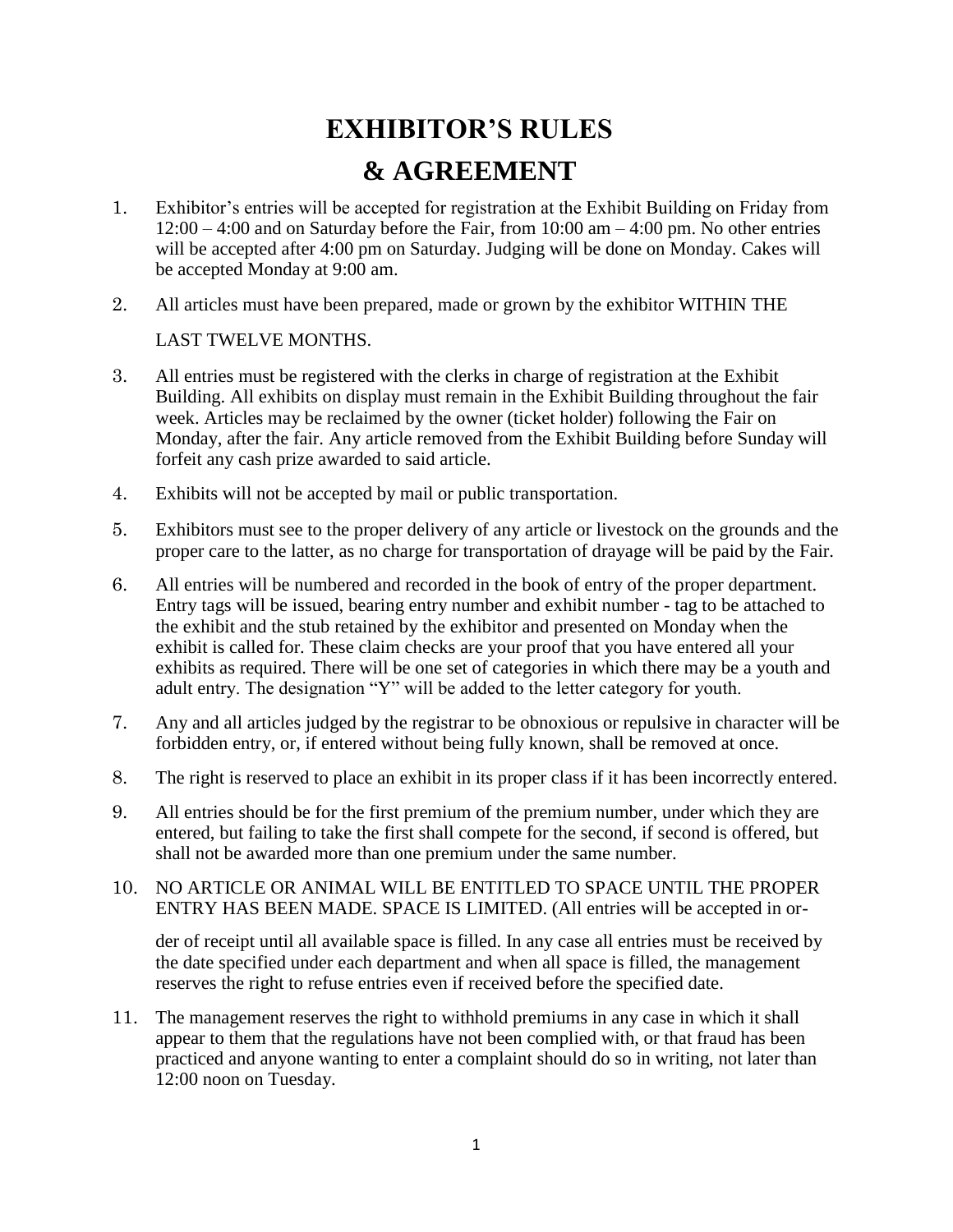- 12. Should any person misrepresent his exhibit and a premium be awarded upon it, such premium may be withheld by the management.
- 13 PAYMENT OF PREMIUMS AWARDED Premiums will be paid by check at the end of the Fair Week. ALL CHECKS ARE VOID AFTER NOVEMBER 15. INDIVIDUALS ASSUME THE RESPONSIBILITY OF CLAIMING THEIR CHECKS AT THE EXHIBIT BUILDING BETWEEN 9:00 AND 5:00 ON MONDAY, AFTER THE FAIR WHEN EXHIBITS ARE PICKED UP.
- 14. Competition is open to all residents of Columbus, Bladen and Brunswick counties and by special permission to another resident of North and South Carolina. All articles shall have been grown, made or prepared by the exhibitor unless otherwise specified in the rules.
- 15. All articles which are the product of the soil must be entered in the name of the producer. Those showing handiwork or skill must be entered in the name of the one whose skill they represent. Such may be individuals, firms or factories. Failure to comply with this rule will bar the violator from competing for any premiums whatsoever and render him/her and his/her exhibit liable for expulsion from the grounds.
- 16. When an individual exhibit made from a farm wins first premium, an exhibit of the same kind from the same farm cannot win the second or third premium. Example: a farm is awarded first prize for corn. That same farm cannot win second or third prizes for corn. (Even if in a different name.)
- 17. Exhibitors may make only one entry in each class. NO EXCEPTIONS.
- 18. No person will be allowed to see the entries or to have access to the entry book until after the awards have been made.
- 19. NOTICE THE FAIR ASSUMES NO RESPONSIBILITY IN CASES OF LOSS OR DAMAGE TO STOCK OR OTHER EXHIBITS FROM ANY CAUSE, AND UPON THIS CONDITION ONLY ARE ALL ENTRIES RECEIVED.
- 20. A sweepstakes prize of \$100.00 will be awarded to the winner of the most Blue Ribbons, \$75.00 for second place, \$50.00 for third place and \$25.00 for fourth place.
- 21. No exhibitors will be permitted inside the Exhibit Building during the judging and until the judging is completed.
- 22. The Standard System of awarding will be used with Blue, Red, and White ribbons presented in each Department.
- 23. Entries will be accepted of articles not listed in the premium list when, in the opinion of the registering official, such articles represent distinct classes suitable for exhibit within one of the departments of the Fair. The Fair reserves the right to reject any entry not considered suitable, whether of a class or not.